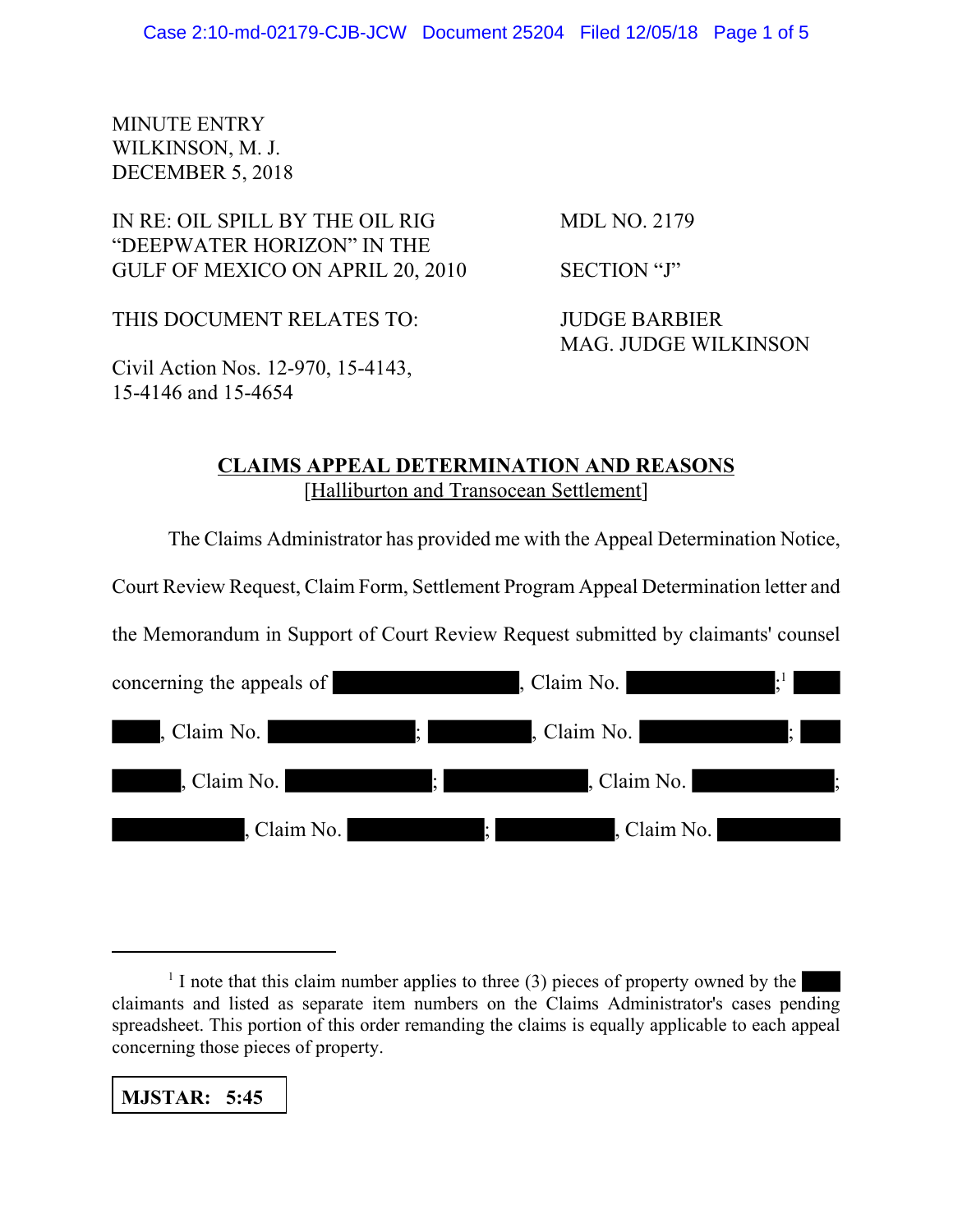

## Administrator is **AFFIRMED**.

The subject claims and the payments they seek are based upon a court-approved class action settlement. The court-approve New Class Distribution Model ("the Distribution Model") sets the binding parameters for payment of claims and constitutes the law governing payment. All class members, including these claimants, were given preapproved notice of those parameters, and an opportunity to opt out of the settlement and pursue their own individual lawsuits for any reason, including if their properties or claim types did not fit within the payment parameters of the Distribution Model. These claimants did not opt out.

All 16 claims addressed in this order fall under the claim type Coastal Real Property. According to the Distribution Model,

For purposes of identifying real property that was touched or physically damaged by oil or other substances from the Deepwater Horizon Incident . . . the same maps that were utilized in the [Deepwater Economic and Property Damage Settlement ("DHEPDS")] should be utilized . . . . In

 $2<sup>2</sup>$  I note that this claim number applies to three (3) pieces of property owned by the claimant and listed as separate item numbers on the administrator's cases pending spreadsheet. This order is equally applicable to each appeal concerning those pieces of property.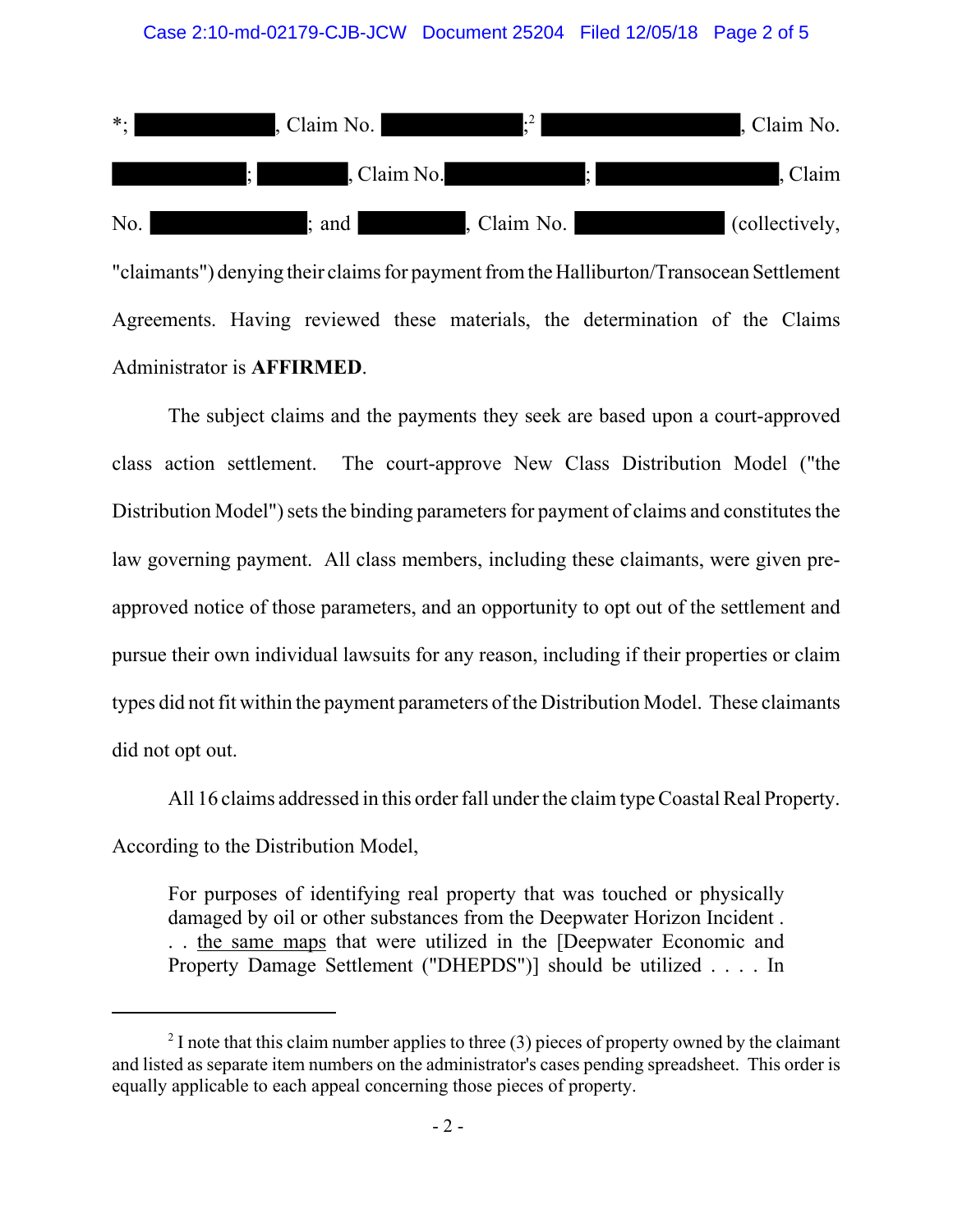general, areas included within those maps were those areas that were monitored by the Deepwater Horizon Unified Command Shoreline Cleanup Assessment Teams ("SCAT") for the presence of oil following the Spill . . . .these maps are the most appropriate tool for identifying those portions of real property that were likely touched by oil or other Spill-related substances from the Deepwater Horizon Incident and thus eligible for compensation under this Distribution Model.

Record Doc. No. 18797 at pp. 4–5 (emphasis added). All but one of the claimants' Court

Review Requests rely on a privately commissioned environmental report that alleges proof

of oiling from MC-252 on the shoreline of Bayou Barataria, a narrow waterway that flows

along several (but not all) of claimants' properties ("the Barataria report").<sup>3</sup> See Plaintiff's

Exhibit 1, "Affidavit of Kenneth Edward Landrum, Ph.D., PG, RSO." However, Dr.

Kenneth Landrum, author of the Barataria report, explicitly stated in his affidavit that the

area he surveyed for the report was neither monitored by SCAT, nor marked on any SCAT

maps. Id.

Moreover, claimants' properties lie between 20 and 47 miles outside of the Coastal Real Property Claim Zone, the applicable compensation zone for the 16 claims addressed in this order. In regard to properties located outside of applicable compensation zones, the Distribution Model states the following:

Consistent with the eligibility requirements of the DHEPDS, a parcel not located within the Coastal Real Property Claim Zone . . . may be added to such zone if the parcel is documented as oiled pursuant to SCAT or by an

<sup>&</sup>lt;sup>3</sup> I note that claimant 's Court Review Request supporting documentation does not include the Barataria report, but rather includes a separate privately commissioned report that surveys land in the Slidell, Louisiana area ("the Slidell report"). Because 's property is located in Belle Chasse, Louisiana, a considerable distance from Slidell, the Slidell report is irrelevant to 's claim.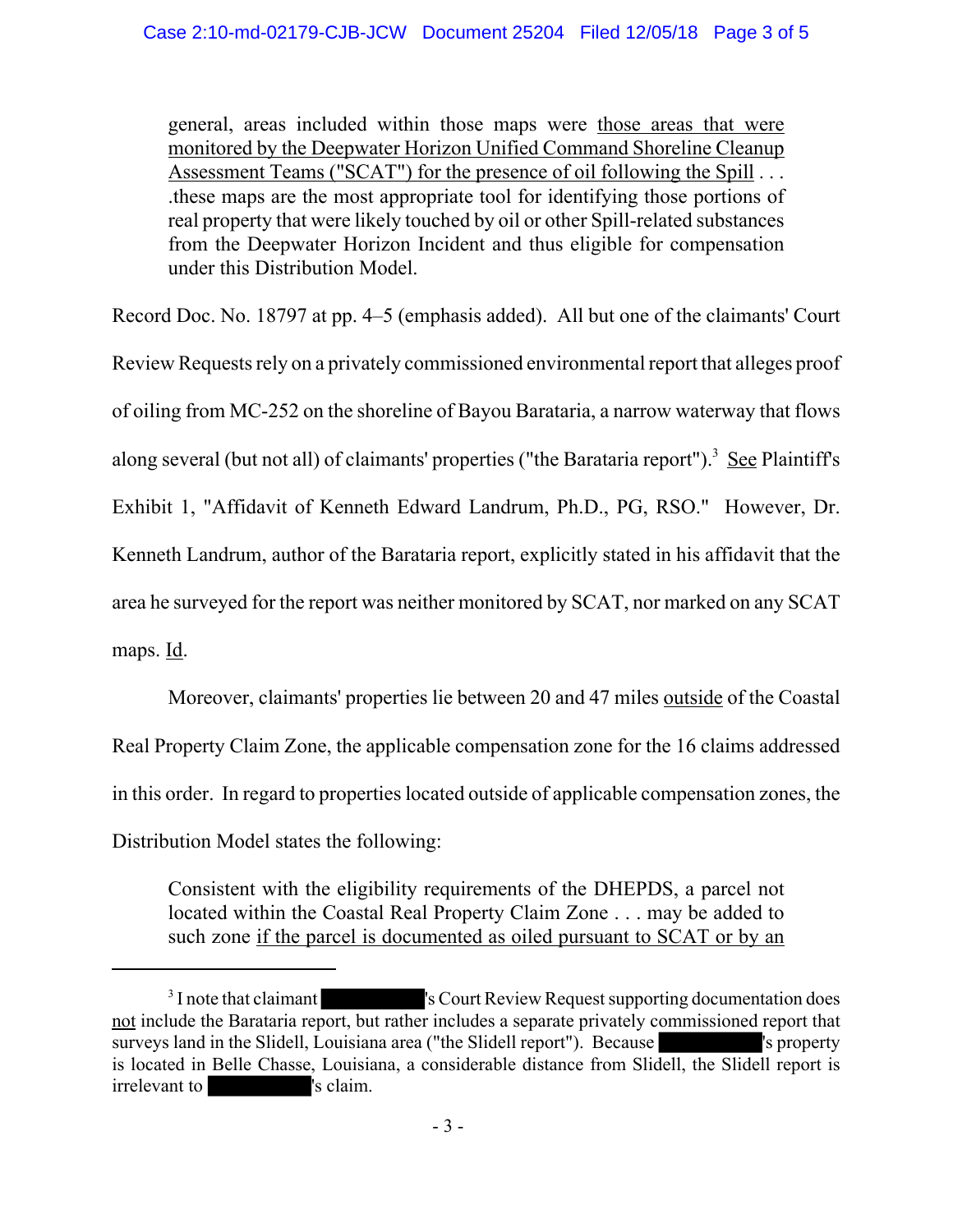official assessment conducted by the National Resources Trustees in connection with the Deepwater Horizon Incident. To be considered for zone inclusion, the claimant will need to file a Parcel Eligibility Determination Request with supporting documentation from SCAT or [Natural Resource Damages Assessment trustees] indicating the property was oiled for review and determination by the New Class Claims Administrator. No other parcels outside such zones shall be considered an eligible parcel.

Record Doc. No. 18797 at pp. 4–5 (emphasis added). Claimants have not provided documentation of oiling on their properties in the form of maps or documents covering SCAT-monitored areas, or documentation of oiling pursuant to a National Resources Damages Assessment. Claimants are thus ineligible for compensation under the Distribution Model.

The Distribution Model provides that in certain "extraordinary facts or circumstances" the court's equitable authority and discretion permit deviation from documentation requirements such as these. Id. at p. 27. I conclude that equitable authority in this class action settlement claims review and court appeal process is not so broad as to permit consideration of a privately commissioned expert report for properties outside of the approved zones in the absence of documentation from SCAT-monitored areas or a Natural Resources Damages Assessment. Consistency and reliability of results among all New Class claimants based upon a known and fixed evidentiary standard–i.e., SCAT-related documents or a Natural Resources Damages Assessment submitted by claimants–is a hallmark feature of equity. Record Doc. No. 21778 at p. 4. I will not apply the court's equitable authority so broadly as to encompass consideration of the Barataria report without any additional evidence from SCAT-monitored areas or a Natural Resources Damages